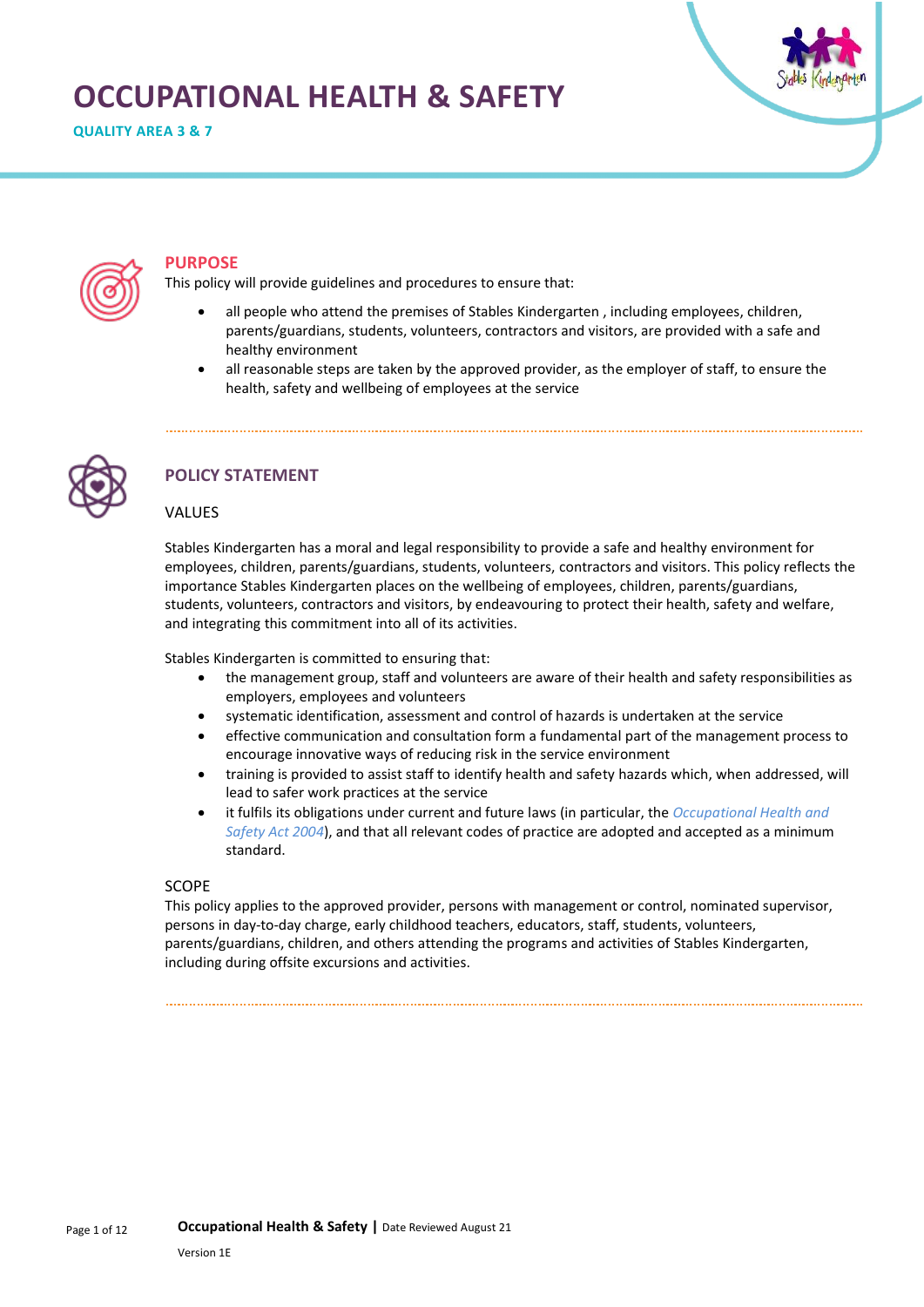| <b>RESPONSIBILITIES</b>                                                                                                                                                                                                                                                                                                                                                                                                                                                                                                                                                                                                                                                                                                                                                                                                                                                                                      | with management or control<br>Approved provider and persons | persons in day-to-day charge<br>Nominated supervisor and | educators and all other staff<br>Early childhood teacher | Parents/guardians | students<br>Contractors, volunteers and |
|--------------------------------------------------------------------------------------------------------------------------------------------------------------------------------------------------------------------------------------------------------------------------------------------------------------------------------------------------------------------------------------------------------------------------------------------------------------------------------------------------------------------------------------------------------------------------------------------------------------------------------------------------------------------------------------------------------------------------------------------------------------------------------------------------------------------------------------------------------------------------------------------------------------|-------------------------------------------------------------|----------------------------------------------------------|----------------------------------------------------------|-------------------|-----------------------------------------|
| R indicates legislation requirement, and should not be deleted                                                                                                                                                                                                                                                                                                                                                                                                                                                                                                                                                                                                                                                                                                                                                                                                                                               |                                                             |                                                          |                                                          |                   |                                         |
| Providing and maintaining a work environment that is safe and<br>without risks to health (OHS Act: Section 21). This includes<br>ensuring that:<br>there are safe systems of work<br>all plant and equipment provided for use by staff,<br>including machinery, appliances and tools etc., are safe<br>and meet relevant safety standards<br>substances, and plant and equipment, are used,<br>handled, and stored safely<br>material safety data sheets are supplied for all<br>chemicals kept and/or used at the service<br>there are adequate welfare facilities e.g. first aid and<br>dining facilities etc.<br>there is appropriate information, instruction, training<br>and supervision for employees<br>Note: This duty of care is owed to all employees, children,<br>parents/guardians, volunteers, students, contractors and<br>any members of the public who are at the workplace at any<br>time | R                                                           | $\sqrt{}$                                                |                                                          |                   |                                         |
| Ensuring there is a systematic risk management approach to the<br>management of workplace hazards. This includes ensuring that:<br>hazards and risks to health and safety are identified,<br>assessed and eliminated or, if it is not possible to<br>remove the hazard/risk completely, effectively<br>controlled<br>measures employed to eliminate/control hazards and<br>risks to health and safety are monitored and evaluated<br>regularly<br>Organising/facilitating regular safety audits of the following:<br>indoor and outdoor environments<br>all equipment, including emergency equipment<br>playgrounds and fixed equipment in outdoor<br>environments<br>cleaning services<br>horticultural maintenance<br>pest control                                                                                                                                                                         | R                                                           | $\sqrt{}$                                                |                                                          |                   |                                         |
| Ensuring that all cupboards/rooms are labelled accordingly,<br>including those that contain chemicals and first aid kits, and that                                                                                                                                                                                                                                                                                                                                                                                                                                                                                                                                                                                                                                                                                                                                                                           | R                                                           | $\sqrt{}$                                                |                                                          |                   |                                         |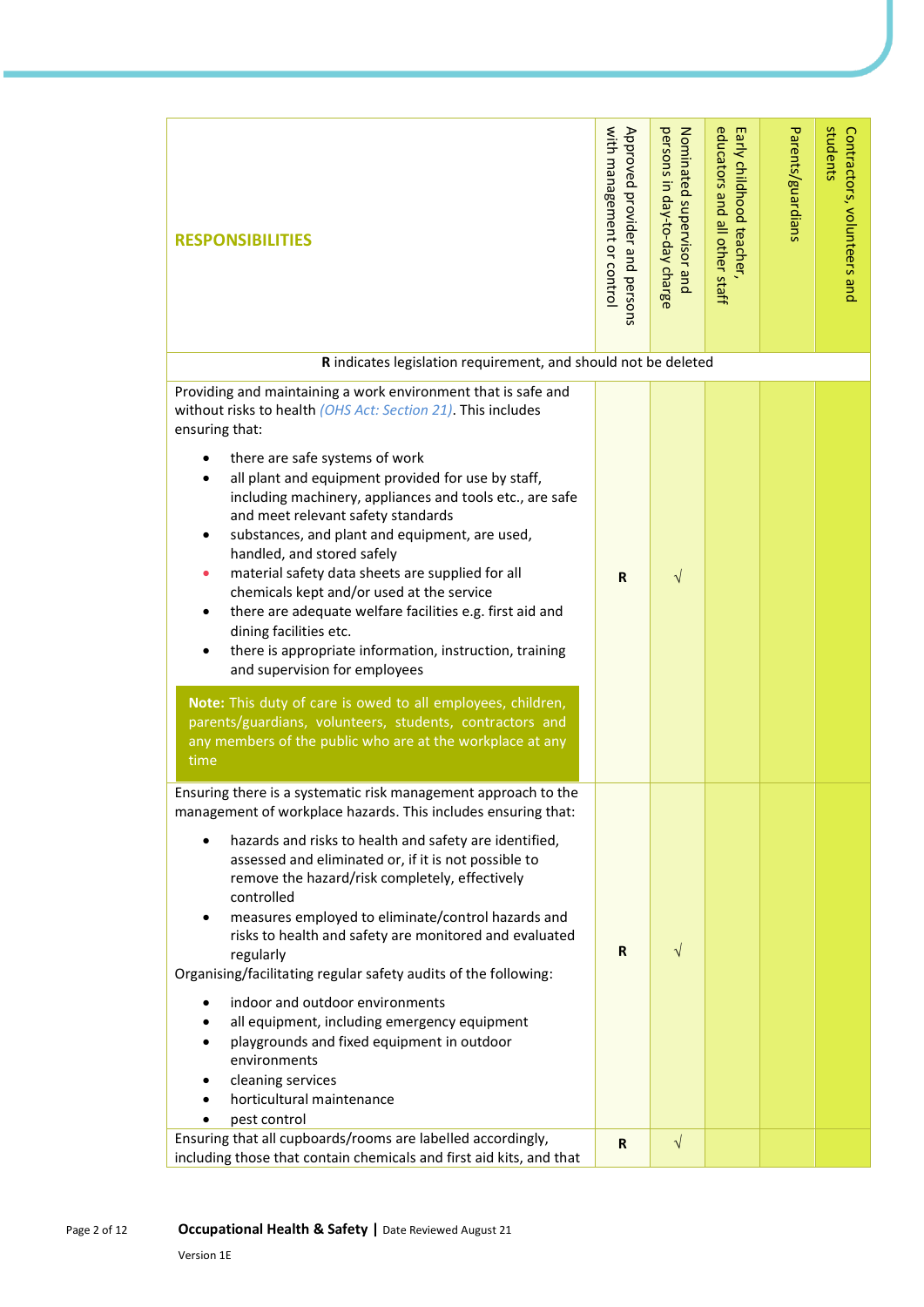| child-proof locks are installed on doors and cupboards where<br>contents may be harmful                                                                                                                                                                                               |              |            |           |           |           |
|---------------------------------------------------------------------------------------------------------------------------------------------------------------------------------------------------------------------------------------------------------------------------------------|--------------|------------|-----------|-----------|-----------|
| Ensuring the physical environment at the service is safe, secure<br>and free from hazards for everyone at the service (refer to Child<br>Safe Environment Policy)                                                                                                                     | R            | $\sqrt{ }$ | $\sqrt{}$ |           | $\sqrt{}$ |
| Ensuring that all equipment and materials used at the service<br>meet relevant safety standards                                                                                                                                                                                       | $\mathsf{R}$ | $\sqrt{ }$ | $\sqrt{}$ |           | $\sqrt{}$ |
| Ensuring that all plant, equipment and furniture are maintained<br>in a safe condition (Regulation 103)                                                                                                                                                                               | R            | $\sqrt{}$  | $\sqrt{}$ |           | $\sqrt{}$ |
| Maintaining a clean environment daily, and removing<br>tripping/slipping hazards as soon as these become apparent                                                                                                                                                                     | $\mathbf R$  | $\sqrt{ }$ | $\sqrt{}$ |           | $\sqrt{}$ |
| Ensuring the service is up to date with current legislation on child<br>restraints in vehicles if transporting children (refer to Road Safety<br>and Safe Transport Policy)                                                                                                           | $\mathbf R$  | $\sqrt{}$  |           |           |           |
| Monitoring the conditions of the workplace and the health of<br>employees (OHS Act: Section 22)                                                                                                                                                                                       | $\mathbf R$  | $\sqrt{}$  | $\sqrt{}$ |           | $\sqrt{}$ |
| Taking care of their own safety and the safety of others who may<br>be affected by their actions                                                                                                                                                                                      | $\mathbf R$  | $\sqrt{ }$ | $\sqrt{}$ |           | $\sqrt{}$ |
| Involving children in conversations regarding OHS and<br>incorporating OHS into the curriculum.                                                                                                                                                                                       |              | $\sqrt{}$  | $\sqrt{}$ |           | $\sqrt{}$ |
| Protecting other individuals from risks arising from the service's<br>activities, including holding a fete or a working bee etc., or any<br>activity that is ancillary to the operation of the service e.g.<br>contractors cleaning the premises after hours (OHS Act: Section<br>23) | R            | $\sqrt{ }$ | $\sqrt{}$ |           |           |
| Providing adequate instruction to staff in safe working<br>procedures, and informing them of known hazards to their<br>health and wellbeing that are associated with the work that they<br>perform at the service                                                                     | R            | $\sqrt{ }$ | $\sqrt{}$ |           |           |
| Developing procedures to guide the safe use of harmful<br>substances, such as chemicals, in the workplace                                                                                                                                                                             | $\mathsf R$  | $\sqrt{}$  |           |           |           |
| Ensuring that OHS accountability is included in all position<br>descriptions                                                                                                                                                                                                          | $\mathbf R$  | $\sqrt{ }$ |           |           |           |
| Ensuring this policy is available to employees, parents/guardian,<br>students, volunteers, contractors and displayed in a prominent<br>location.                                                                                                                                      | R            | $\sqrt{ }$ |           |           |           |
| Allocating adequate resources to implement this policy                                                                                                                                                                                                                                | R            | $\sqrt{}$  |           |           |           |
| Implementing/practising emergency and evacuation procedures<br>(refer to Emergency and Evacuation Policy)                                                                                                                                                                             | $\mathbf R$  | $\sqrt{}$  | $\sqrt{}$ |           | V         |
| Implementing and reviewing this policy in consultation with the<br>nominated supervisor, educators, staff, contractors and<br>parents/guardians                                                                                                                                       | $\mathbf R$  | $\sqrt{ }$ | $\sqrt{}$ | $\sqrt{}$ |           |
| Identifying and providing appropriate resources, induction and<br>training to assist educators, staff, contractors, visitors,<br>volunteers and students to implement this policy                                                                                                     | R            | $\sqrt{ }$ |           |           |           |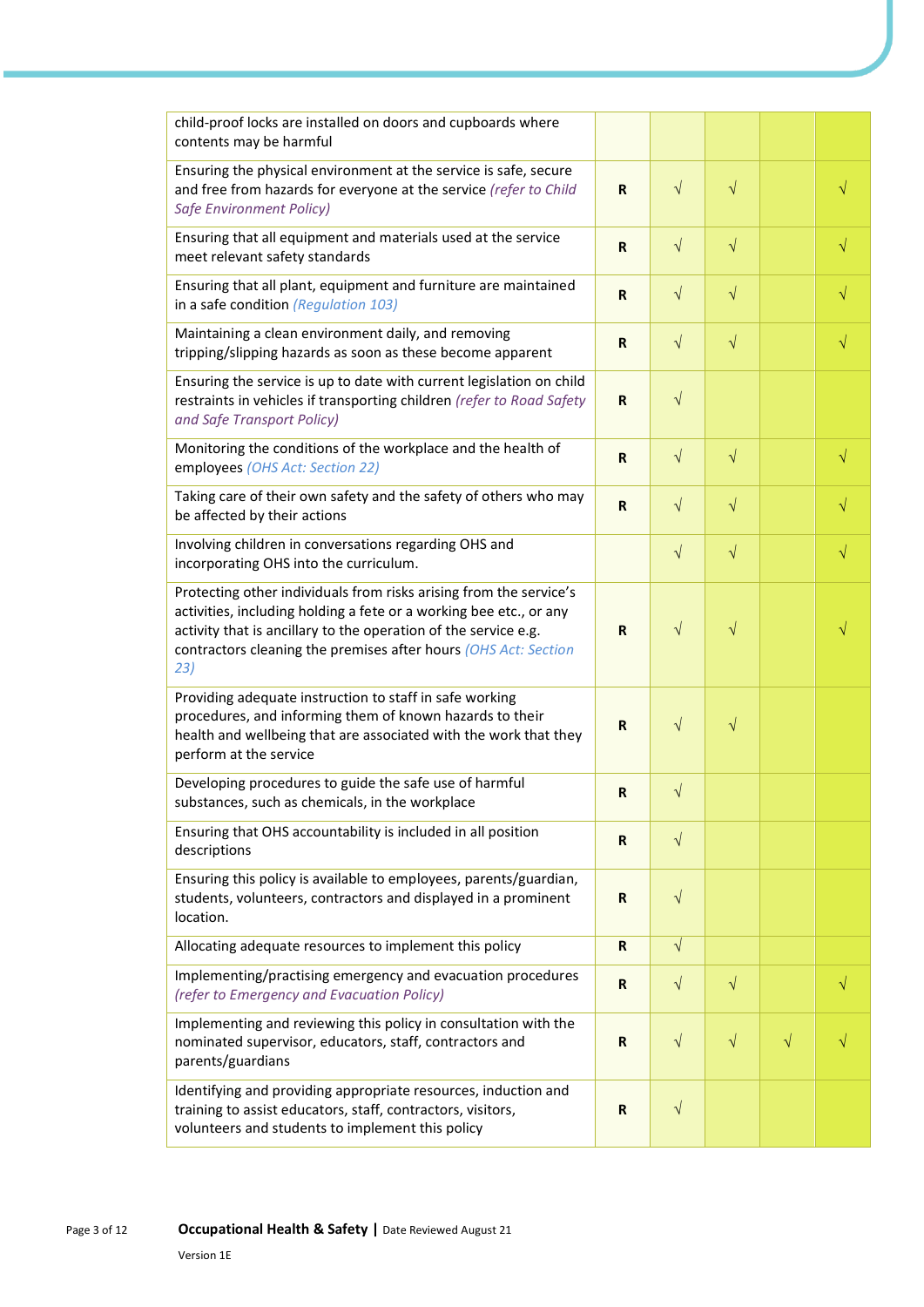| Ensuring the nominated supervisor, educators, staff, contractors,<br>volunteers and students are kept informed of any relevant<br>changes in legislation and practices in relation to this policy                                                                                                                                                                                                                                                                        | R           |            |           |   |
|--------------------------------------------------------------------------------------------------------------------------------------------------------------------------------------------------------------------------------------------------------------------------------------------------------------------------------------------------------------------------------------------------------------------------------------------------------------------------|-------------|------------|-----------|---|
| Consulting appropriately with employees on OHS matters<br>including:<br>identification of hazards<br>making decisions on how to manage and control health<br>and safety risks<br>making decisions on health and safety procedures<br>٠<br>the need for establishing an OHS committee and<br>determining membership of the committee<br>proposed changes at the service that may impact on<br>$\bullet$<br>health and safety<br>establishing health and safety committees | $\mathbf R$ | $\sqrt{}$  |           |   |
| Notifying WorkSafe Victoria about serious workplace incidents,<br>and preserving the site of an incident (OHS Act: Sections 38-39)                                                                                                                                                                                                                                                                                                                                       | $\mathbf R$ | $\sqrt{}$  |           |   |
| Holding appropriate licenses, registrations and permits, where<br>required by the OHS Act                                                                                                                                                                                                                                                                                                                                                                                | $\mathbf R$ | $\sqrt{2}$ |           |   |
| Attempting to resolve OHS issues with employees or their<br>representatives within a reasonable time frame                                                                                                                                                                                                                                                                                                                                                               | $\mathbf R$ | $\sqrt{}$  |           |   |
| Not discriminating against employees who are involved in health<br>and safety negotiations                                                                                                                                                                                                                                                                                                                                                                               | $\mathsf R$ | $\sqrt{}$  |           |   |
| Allowing access to an authorised representative of a staff<br>member who is acting within their powers under the OHS Act                                                                                                                                                                                                                                                                                                                                                 | R           | $\sqrt{}$  |           |   |
| Producing OHS documentation as required by inspectors and<br>answering any questions that an inspector asks                                                                                                                                                                                                                                                                                                                                                              | $\mathbf R$ | $\sqrt{ }$ |           |   |
| Not obstructing, misleading or intimidating an inspector who is<br>performing their duties.                                                                                                                                                                                                                                                                                                                                                                              | $\mathbf R$ | $\sqrt{ }$ |           |   |
| Ensuring that all educators/staff are aware of this policy, and are<br>supported to implement it at the service                                                                                                                                                                                                                                                                                                                                                          | $\mathsf R$ | $\sqrt{}$  |           |   |
| Keeping up to date and complying with any relevant changes in<br>legislation and practices in relation to this policy.                                                                                                                                                                                                                                                                                                                                                   | R           | $\sqrt{ }$ | $\sqrt{}$ | N |



# **BACKGROUND AND LEGISLATION**

#### BACKGROUND

Everyone involved in an early childhood education and care service has a role to play in ensuring the service's operations are safe and without risk to the health and safety of all parties. In Victoria, health and safety in the workplace is governed by a system of laws, regulations and compliance codes that set out the responsibilities of employers and employees to ensure safety is maintained at work.

The *Occupational Health and Safety Act 2004 (OHS Act)* sets out the key principles, duties and rights in relation to workplace health and safety. The *Occupational Health and Safety Regulations 2017* specifies the ways duties imposed by the *OHS Act* must be undertaken and prescribes procedural/administrative matters to support the *OHS Act*, such as requiring licenses for specific activities, or the need to keep records or notify authorities on certain matters.

The legal duties of an employer under the *OHS Act* are:

• to provide and maintain a workplace that is safe and without risk to the health of employees. This responsibility extends to contractors for routine tasks over which the employer has management.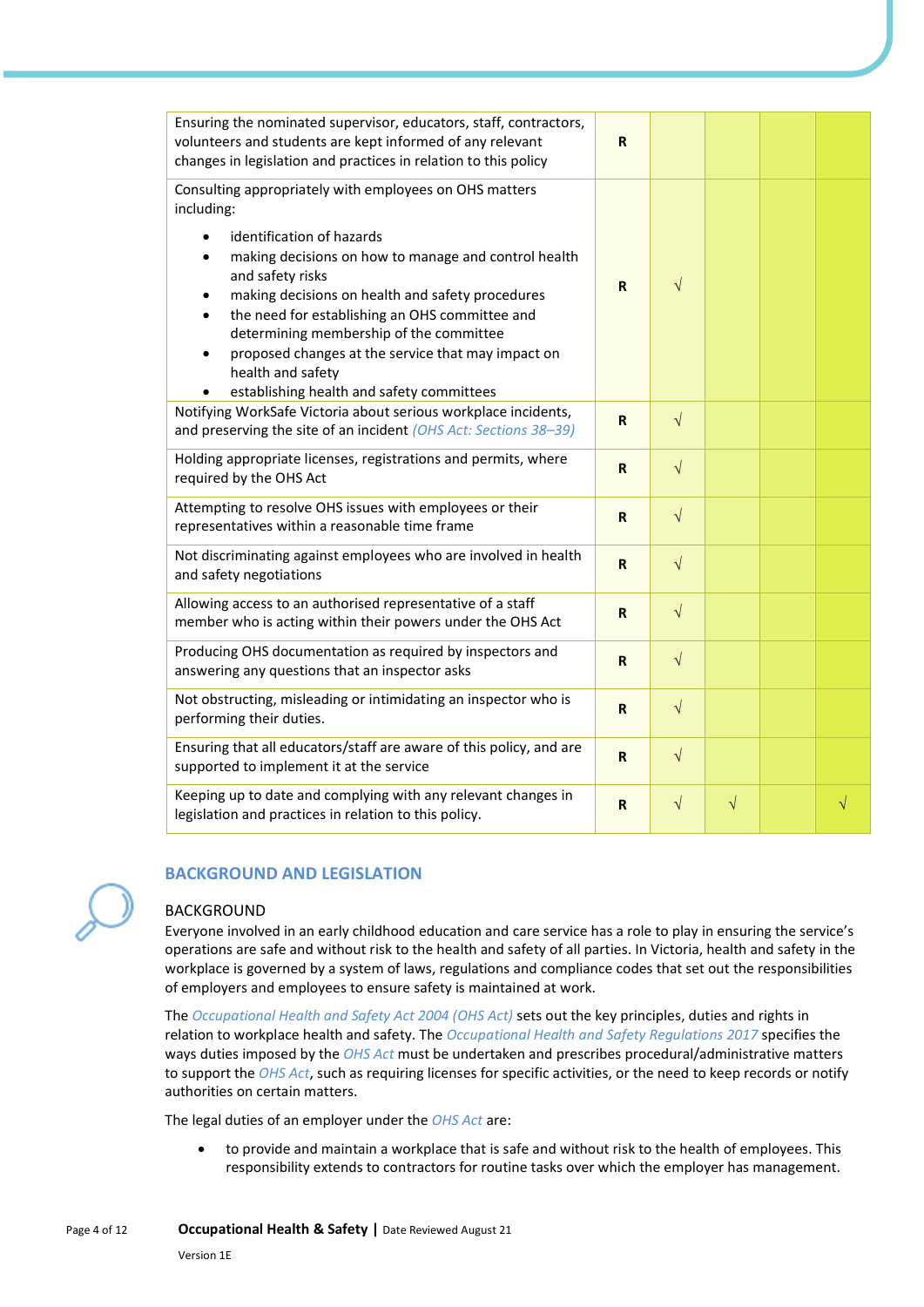For contractors completing non-routine tasks, the employer must ensure that the service's daily operations and layout do not pose unreasonable risks

- to ensure other individuals, such as families and visitors, are not exposed to health and safety risks arising from the organisation's activities
- to consult with employees about OHS matters that will, or will likely, affect employees directly, including identifying hazards and assessing risks, and making decisions about risk control measures.

The *OHS Act* places the responsibility on employees for:

- taking care of their own safety and the safety of others who may be affected by their actions
- co-operating with reasonable OHS actions taken by the employer, including following guidelines, attending OHS-related training, reporting incidents, co-operating with OHS investigations, encouraging good OHS practice with fellow employees and others at the service, and assisting the employer with conducting OHS inspections during operating hours
- not interfering with safety equipment provided at the service, such as fire extinguishers

#### LEGISLATION AND STANDARDS

Relevant legislation and standards include but are not limited to:

- Accident Compensation Act 1985 (Vic)
- AS/NZS 4804:2001 and 4801:2001 Occupational health and safety systems
- Education and Care Services National Law Act 2010
- Education and Care Services National Regulations 2011
- National Quality Standard, Quality Area 2: Children's Health and Safety
- National Quality Standard, Quality Area 3: Physical Environment
- National Quality Standard, Quality Area 7: Governance and Leadership
- Occupational Health and Safety Act 2004
- Occupational Health and Safety Regulations 2017

The most current amendments to listed legislation can be found at:

- Victorian Legislation Victorian Law Today: [www.legislation.vic.gov.au](http://www.legislation.vic.gov.au/)
- Commonwealth Legislation Federal Register of Legislation: [www.legislation.gov.au](http://www.legislation.gov.au/)

**DEFINITIONS**

The terms defined in this section relate specifically to this policy. For regularly used terms e.g. Approved provider, Nominated supervisor, Notifiable complaints, Serious incidents, Duty of care, etc. refer to the Definitions file of the PolicyWorks catalogue.

**Duty of care:** A common law concept that refers to the responsibilities of organisations to provide people with an adequate level of protection against harm and all reasonable foreseeable risk of injury. In the context of this policy, duty of care refers to the responsibility of education and care services to provide children, educators, staff, students, volunteers, contractors and anyone visiting the service with an adequate level of care and protection against reasonable foreseeable harm and injury.

**Hazard:** An element with the potential to cause death, injury, illness or disease.

**Hazard identification:** A process that involves identifying all foreseeable hazards in the workplace and understanding the possible harm that each hazard may cause.

**Hazard management:** A structured process of hazard identification, risk assessment and control, aimed at providing safe and healthy conditions for employees, contractors and visitors while on the premises of Stables Kindergarten or while engaged in activities endorsed by Stables Kindergarten

**Harm:** Includes death, or injury, illness (physical or psychological) or disease that may be suffered by a person as a consequence of exposure to a hazard.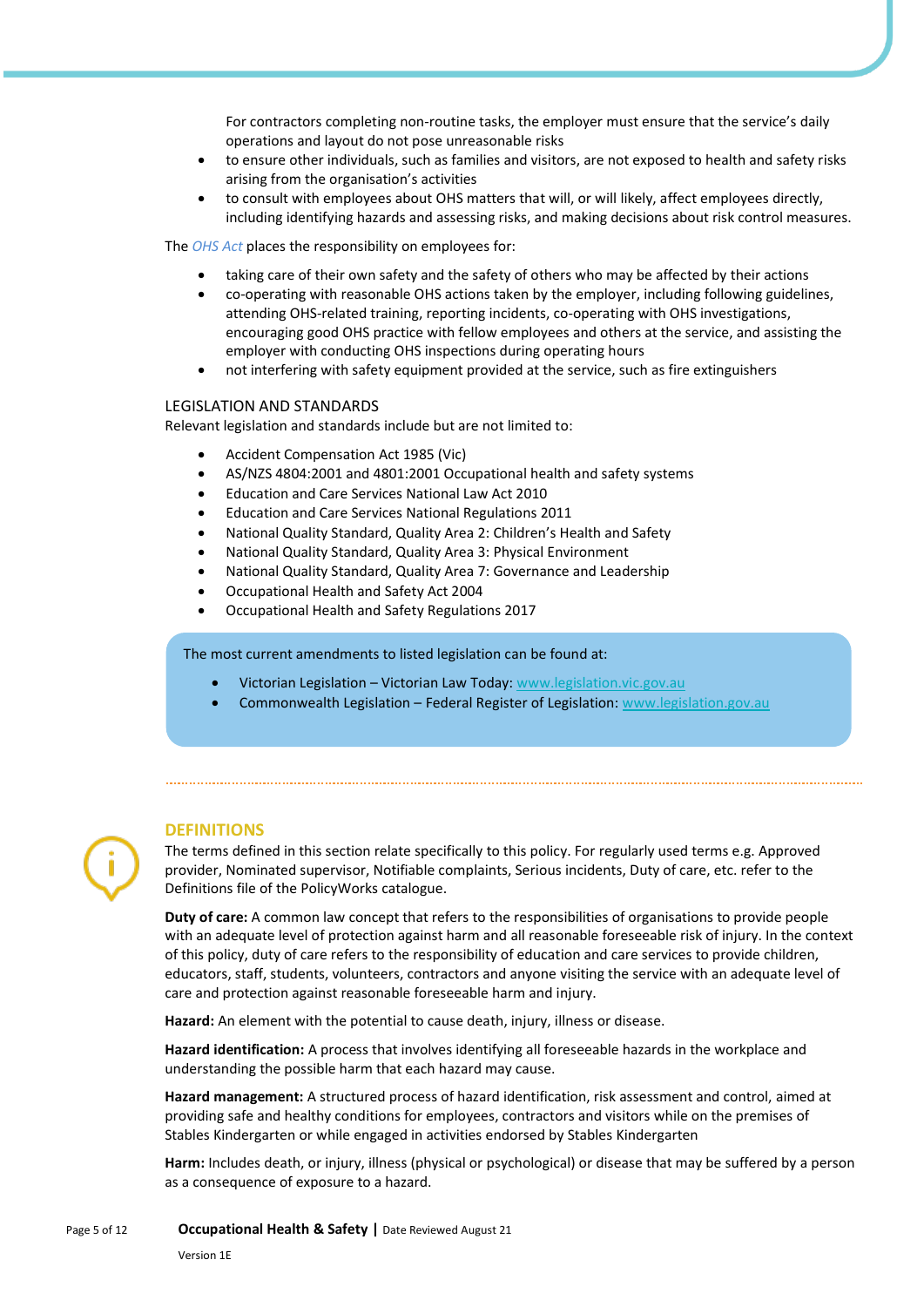**Material safety data sheet:** Provides employees and emergency personnel with safety procedures for working with toxic or dangerous materials. The data sheet includes all relevant information about the material such as physical properties (e.g. melting/boiling point, toxicity and reactivity), health effects, first aid requirements and safe handling procedures (e.g. personal protective equipment, safe storage/disposal and management of spills).

**OHS committee:** A committee that facilitates co-operation between an employer and employees in instigating, developing and carrying out measures designed to ensure the health and safety of employees in the workplace.

**Risk:** The chance (likelihood) that a hazard will cause harm to individuals.

**Risk assessment:** A process for developing knowledge/understanding about hazards and risks so that sound decisions can be made about the control of hazards. Risk assessments assist in determining:

- what levels of harm can occur
- how harm can occur
- the likelihood that harm will occur.

**Risk control**: A measure, work process or system that eliminates an OHS hazard or risk, or if this is not possible, reduces the risk so far as is reasonably practicable



# **SOURCES AND RELATED POLICIES**

#### **SOURCES**

- Early Childhood Management Manual, ELAA
- Risk Assessment and Management Tool, ACECQA: [www.acecqa.gov.au](https://www.acecqa.gov.au/)
- WorkSafe Victoria[: www.worksafe.vic.gov.au](http://www.worksafe.vic.gov.au/)

#### RELATED POLICIES

- Child Safe Environment
- Code of Conduct
- Emergency and Evacuation
- Incident, Injury, Trauma and Illness
- Participation of Volunteers and Students
- Privacy and Confidentiality
- Road Safety and Safe Transport
- **Staffing**



#### **EVALUATION**

In order to assess whether the values and purposes of the policy have been achieved, the approved provider will:

- regularly seek feedback from everyone affected by the policy regarding its effectiveness, particularly in relation to identifying and responding to occupational health and safety issues
- monitor the implementation, compliance, complaints and incidents in relation to this policy
- keep the policy up to date with current legislation, research, policy and best practice
- revise the policy and procedures as part of the service's policy review cycle, or as required
- notifying all stakeholders affected by this policy at least 14 days before making any significant changes to this policy or its procedures, unless a lesser period is necessary due to risk *(Regulation 172 (2))*.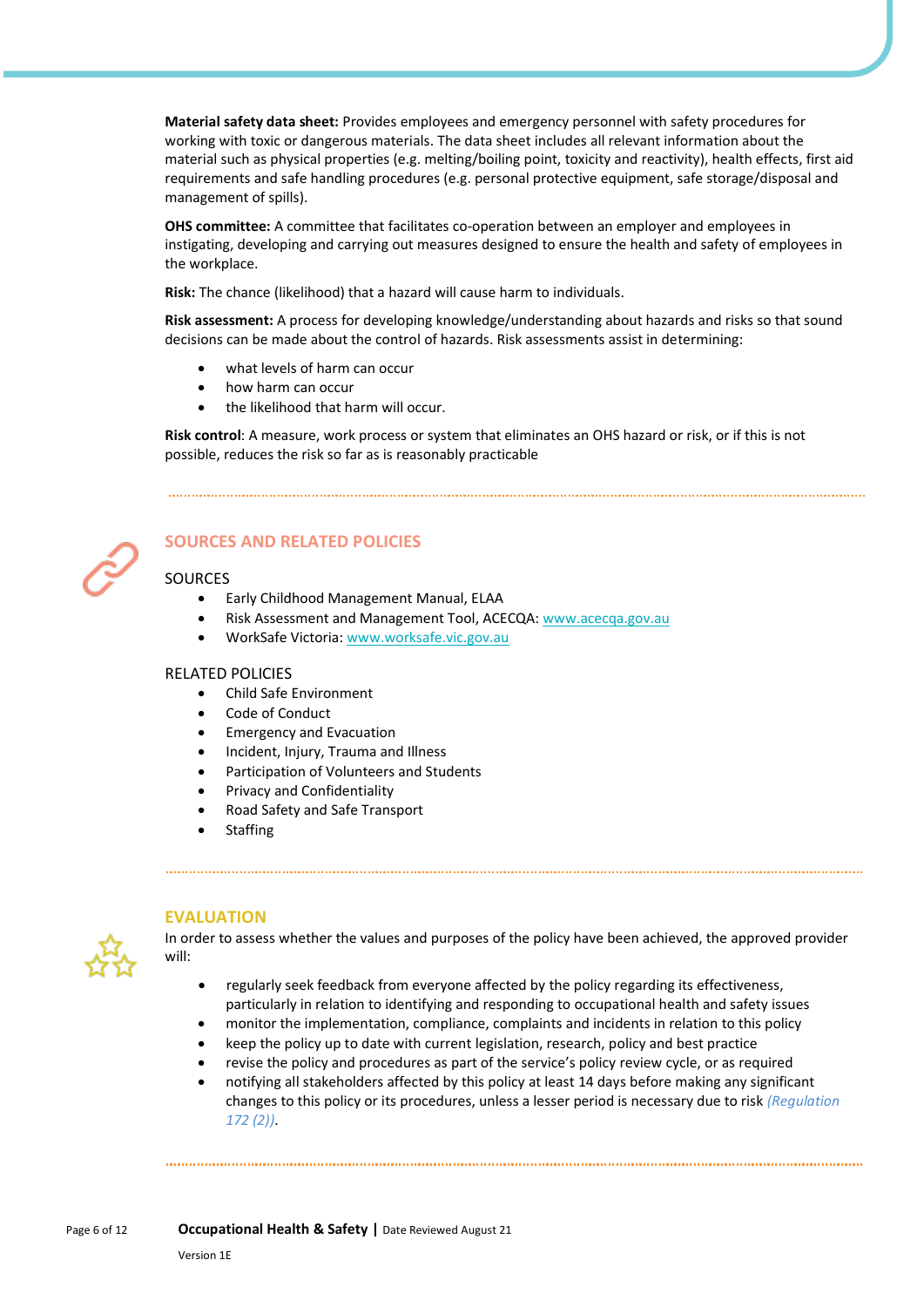

# **ATTACHMENTS**

- Attachment 1: Stables Kindergarten OH&S Procedures and Risk Areas
- Attachment 2: Stables Kindergarten Term Safety Inspection Checklist
- 



## **AUTHORISATION**

This policy was adopted by the approved provider of Stables Kindergarten on 4<sup>th</sup> August 2021.

**REVIEW DATE:** 04/08/2024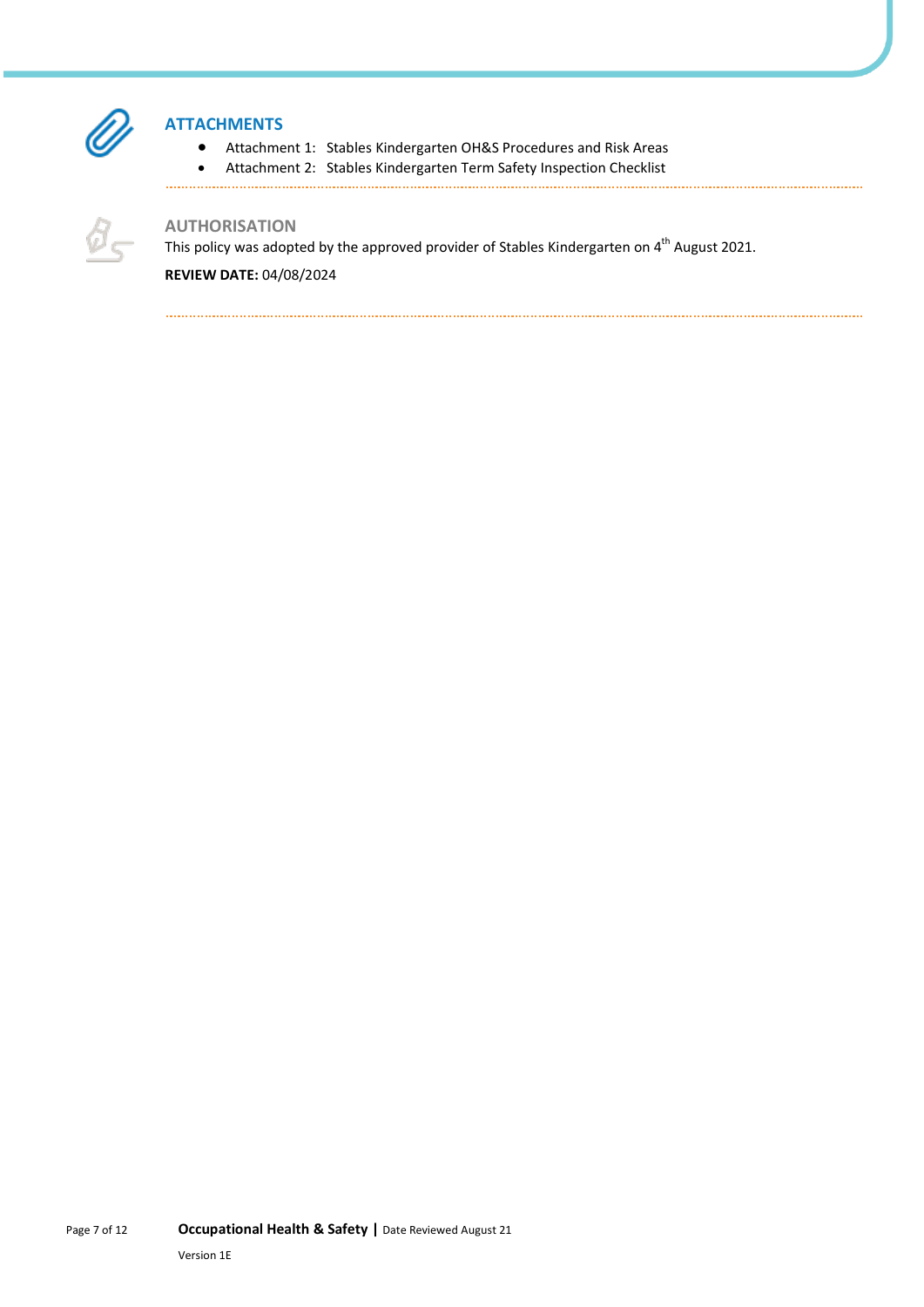# **ATTACHMENT 1: STABLES KINDERGARTEN OH&S PROCEDURES AND RISK AREAS**

# **HAZARD IDENTIFICATION AND RISK ASSESSMENT**

Stables kindergarten utilises a systemic risk management approach to the management of workplace hazards. This includes ensuring that:

- hazards and risks to health, safety and wellbeing are identified, assessed and eliminated or, if it is not possible to remove the hazard/risk completely, effectively controlled.
- measures employed to eliminate/control hazards and risks to health and safety are monitored and evaluated regularly.

#### **Risk Management Procedure:**



Regular safety audits must be conducted of the indoor and outdoor environments including all equipment, emergency equipment, playgrounds, cleaning services, horticultural maintenance, and pest control. OH&S issues must be resolved within a reasonable timeframe.

Workplace Hazard Inspections to be conducted at Stables Kindergarten consist of:

- a daily inspection of the service conducted by staff members prior to the children's attendance using the daily indoor and outdoor checklist.
- Once a Term Checklist.
- Excursion site inspection and risk assessments using the *excursion risk management plan.*
- Specific inspections in response to OH&S issues raised by employees.

#### **INCIDENT REPORTING AND INVESTIGATION**

In the event of an incident or injury, staff should:

- Provide first aid and arrange for medical treatment if required.
- Report injury/incident to the Manager verbally.
- Take any steps needed to protect the health and safety of all persons following the incident.
- For injuries/incidents involving children, refer to the *Child Safe Environment* policy.
- For staff and volunteers, use the *Hazard, Incident, Near Miss, Injury/Illness Report* and *Investigation Form* and give this to the Manager as soon as possible. The Manager will report to the committee and follow up as required.
- The Manager should immediately report a notifiable injury/incident to WorkSafe Victoria and submit required documentation to WorkSafe Victoria within 48 hours.
- DET is to be notified via the NQA ITS portal if the incident is considered a notifiable incident

#### **OH&S INDUCTION TRAINING**

All staff complete a full induction prior to commencement of work conducted by the Manager. Visitors, volunteers and students, contractors and temporary employees are made aware of their OH&S responsibilities to themselves and other. See Staffing Policy for more information.

#### **RISK AREA - Manual Handling**

Measures to reduce the risk of manual handling injuries through correct technique by using the PLAN SMART approach: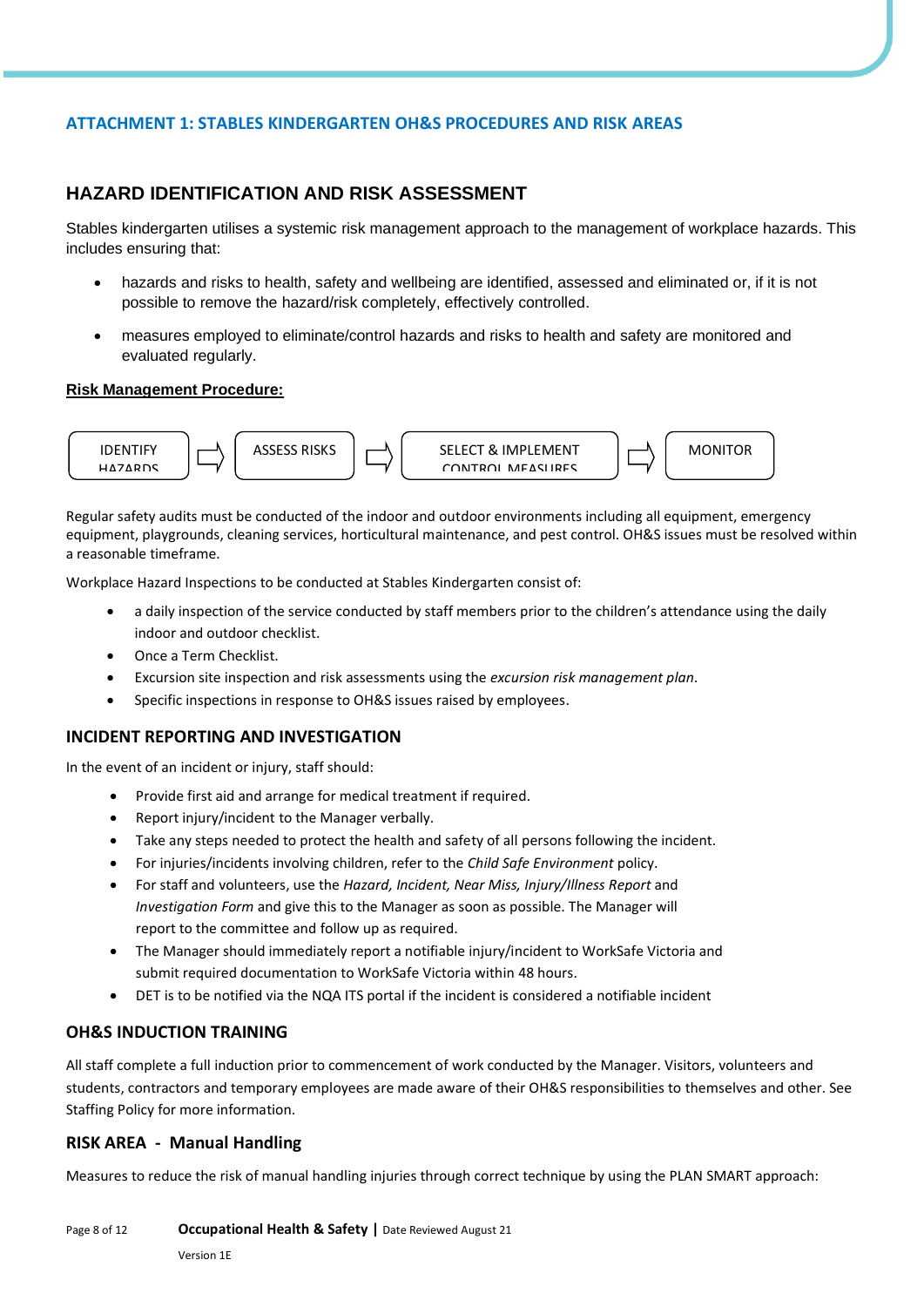- PLAN Prior to commencing any manual handling task, consider if all or part of the task can be eliminated or if a control measure can reduce the risk such as using mechanical aids.
- S Size up the load/stable base of support/secure the load.
- M Move close to the load/keep the load close to your waist.
- A Always applying the semi-squat position.
- R Raise the object smoothly and with your legs.
- T Turn by moving your feet, avoid twisting movements.

## **RISK AREA - Slips, Trips, Fall Hazards and Environment**

Measures to prevent injury through slips, trips and falls:

- No work should be undertaken by a volunteer or employee if it involves the possibility of an involuntary fall greater than 2 metres.
- If a ladder is required to undertake a task, ensure it is an approved step ladder.
- Familiarise yourself and inspect the work area and what objects, furniture and possible obstacles are in it.
- Wear appropriate footwear.
- Isolate or sign post spills and wet areas and clean up the area as soon as possible.
- Ensure adequate lighting is used.
- Ensure room temperature and humidity are at acceptable levels
- If contractors are working in the room, children are to be removed from the immediate area

#### **RISK AREA - Chemical Safety**

Measures to prevent injury through unauthorised access to chemicals and hazardous substances:

- Maintain a list of all approved dangerous goods and hazardous substances used and stored at Stables Kindergarten.
- Compile and maintain Material Safety Data Sheets (MSDS) for each chemical at the service and review the MSDS annually. Update if older the 5 years.
- Ensure employees understand how to safely use any chemicals stored in the workplace.
- Ensure chemicals are not bought into the service without corresponding MSDS and listing on the chemical register.
- Ensure all chemicals are labelled, securely stored and are inaccessible to children.
- Use all chemicals in accordance with the manufacturer's instructions.
- Clean up/isolate any spills immediately and dispose of the waste appropriately. If a spill can't be identified or cleaned up/isolated, staff are to evacuate the service in accordance with the Emergency Evacuation Procedure (as listed in the *Emergency Management Plan*).

#### **RISK AREA - Stress**

A resilient workforce needs to be capable of dealing with stressful situations both within and outside the workplace. For more information see the Staffing Policy. Measures to control and improve work related stress hazards and risks:

- Foster an open, supportive teamwork environment.
- Regularly review stress prevention measures evaluating their effectiveness through consultation of staff.
- Regularly review systems and management of work and physical work environment.
- Deal with all concerns raised in confidence and with sensitivity and provide moral and other support where necessary including the use of a professional counsellor.
- Use a mediation service if irreconcilable difficulties between employees develop

#### **RISK AREA - Staff Attire**

- Ensure staff are wearing appropriate footwear
- Ensure staff are adhering to the service's SunSmart Policy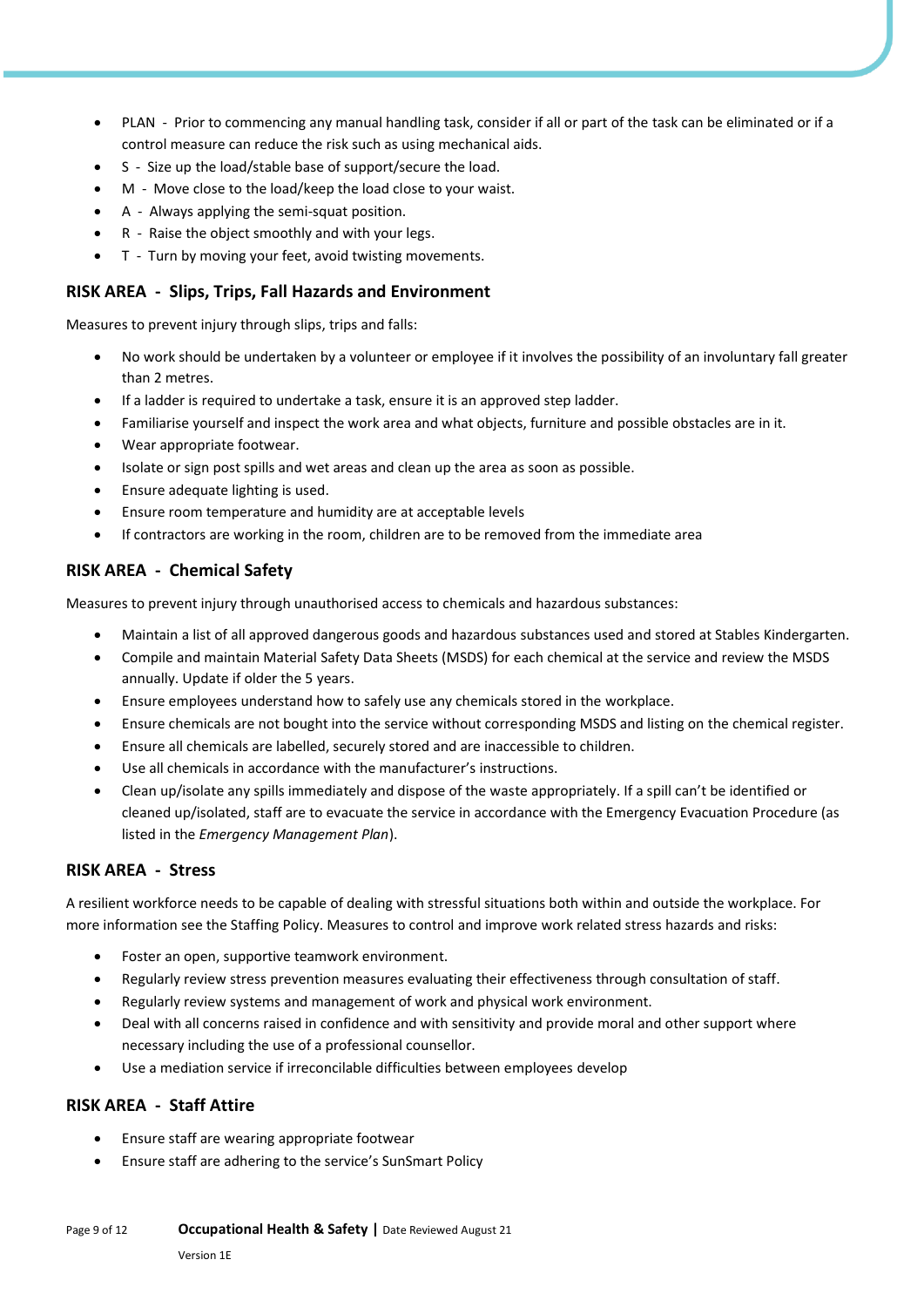## **ATTACHMENT 2: STABLES KINDERGARTEN TERM SAFETY INSPECTION CHECKLIST**

#### TERM SAFETY INSPECTION CHECKLIST

(Conducted at the beginning of each term)

| Position: Position: |  |
|---------------------|--|
| Signature:          |  |

**Internal Yes** | No | **Action to be Taken** | **Person Responsible Due Date** Floor coverings in good order Floor level, without cracks or dips Electrical leads kept clear of aisles and walkways Alarm system functional Toilet areas are well ventilated Lighting in all indoor work areas is sufficient and suitable for work performed Temperature maintained at a comfortable level Air quality is good (no fumes, odours or particles) Kitchen facilities are kept clean and in good working order Food stored appropriately and refrigerated where required Work benches and appliance are kept clean, and the fridge is cleaned out regularly Knives and other sharp implements are kept out of children's reach Shelving in good order and materials and equipment stored safely and aisles kept clear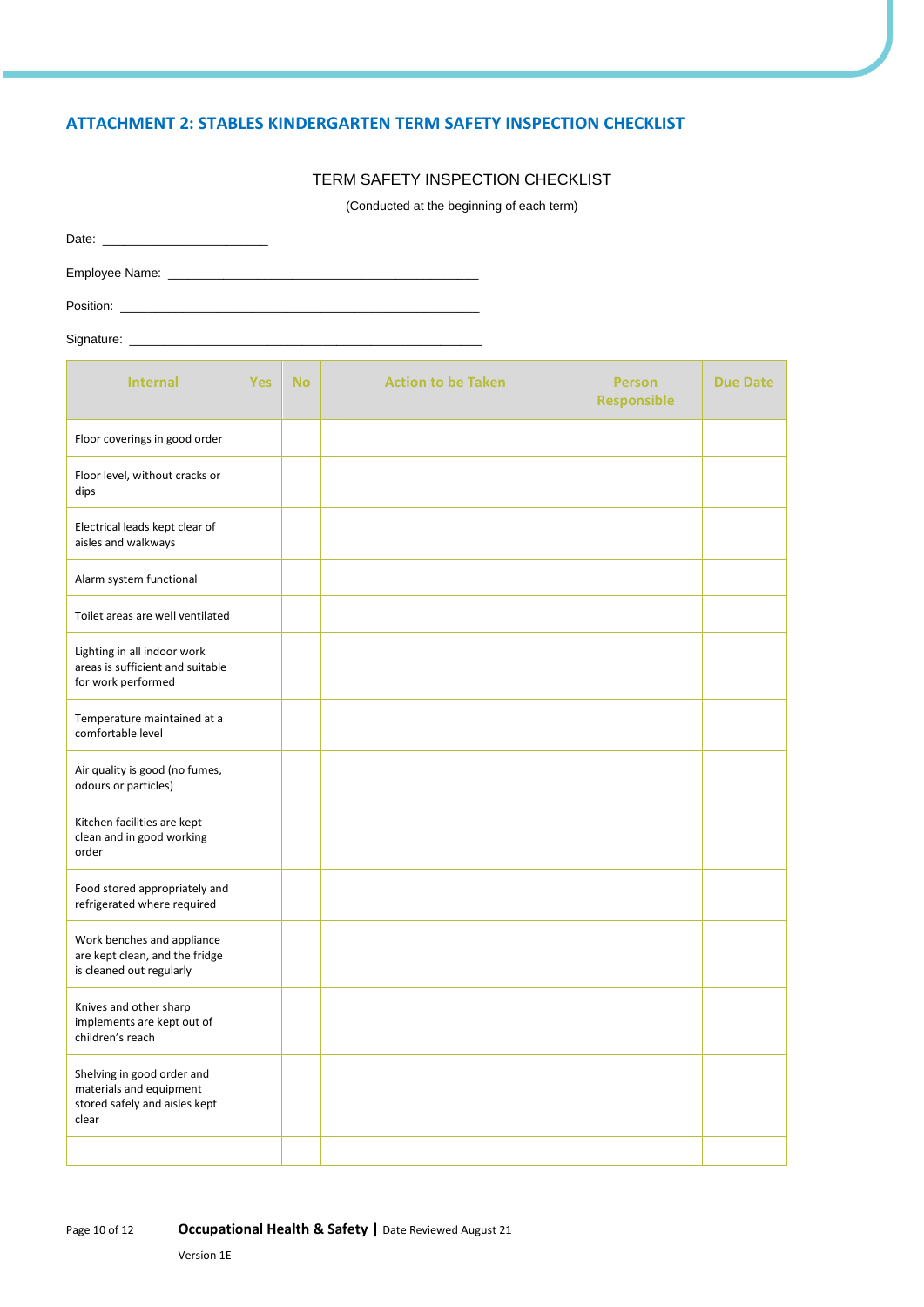| There is adequate protective<br>equipment (e.g. disposable<br>gloves) for cleaning tasks                                             |     |           |                    |                       |          |
|--------------------------------------------------------------------------------------------------------------------------------------|-----|-----------|--------------------|-----------------------|----------|
| Toys and surfaces in play area<br>are washed regularly                                                                               |     |           |                    |                       |          |
| Staff and visitors don't have<br>hot drinks around children<br>unless in lidded non-spill<br>containers                              |     |           |                    |                       |          |
| External                                                                                                                             | Yes | <b>No</b> | Action to be Taken | Person<br>Responsible | Due Date |
| Walls, gates and fences in<br>good working order without<br>gaps or protrusions.                                                     |     |           |                    |                       |          |
| Surfaces cleared regularly of<br>fallen leaves                                                                                       |     |           |                    |                       |          |
| Impact absorbing material<br>under all equipment where fall<br>height could exceed 90cm                                              |     |           |                    |                       |          |
| Fall zone free from objects and<br>extends at least 1.5 metres<br>beyond perimeter of<br>equipment                                   |     |           |                    |                       |          |
| All equipment is checked<br>regularly to ensure it is safe<br>and in good repair i.e.: no<br>protruding bolts, nails of<br>splinters |     |           |                    |                       |          |
| Sandpit and digging patch<br>clean, and any rubbish and<br>dangerous objects removed,<br>such as glass                               |     |           |                    |                       |          |
| In the garage and shed,<br>equipment is stored away<br>properly, kept tidy and clear<br>aisles                                       |     |           |                    |                       |          |
| Shelving in the garage and<br>shed is in good order                                                                                  |     |           |                    |                       |          |
| Gardens maintained - debris<br>and dead, loose or<br>overhanging branches (to be<br>reported to council) identified                  |     |           |                    |                       |          |
| Pathways are free of raised<br>edges or any other potential<br>tripping hazard                                                       |     |           |                    |                       |          |
| All chemicals are locked away<br>and an MSDS has been                                                                                |     |           |                    |                       |          |